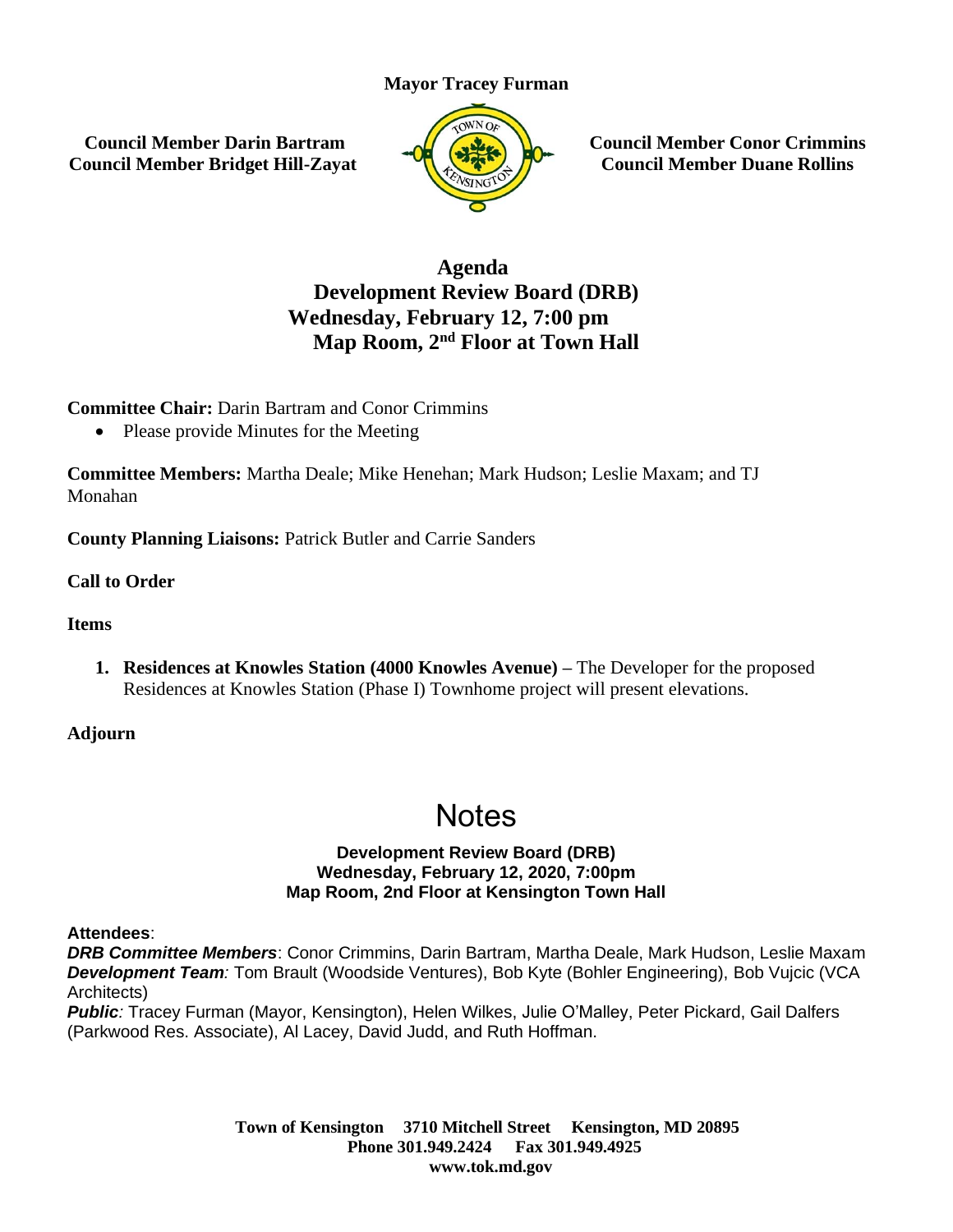- Conor Crimmins, DRB Chair, opened the meeting at 7:00pm and provided an overview of the DRB Process, introduced the DRB Questionnaire with responses provided by the Development Team, and began introductions
- Project being reviewed is located at 4000 Knowles Avenue in the Town of Kensington and has been renamed The Residences at Knowles Station. The project application, #120200160, was accepted by Montgomery County Planning on 12 February 2020. The Developer's proposal as detailed below is only preliminary and subject to revision during review by the County's Planning Board Staff and further review by the Town of Kensington:
	- $\circ$  This lot is a part of the Kensington Sector Plan, located in Town Center at TC-22 "Kaiser Family and Carlin properties". TC-22 is zoned CRN 1.0; C 1.0; R 0.5, H 45'
	- $\circ$  Per the Developer, this lot has a Gross Tract Area of 21,711 Square Feet (SF)
	- o Per the Developer, this lot has a Net Site Area of 8,494 SF
	- $\circ$  Developer is proposing to build six (6) townhomes on this lot
	- $\circ$  Townhomes would be a "by-right" use within the CRN Zone
	- $\circ$  Townhomes would be 40'-45' in total height and would be 3-story units at the front (Knowles Ave) and 4-story at the rear (Kaiser Place) with a garage for each unit and with five of the six units having a rooftop terrace at the rear. Each unit garage will be a 2-car, tandem parked garage accessible from Kaiser Place
	- $\circ$  Each townhome is proposed to be a 3-Bedroom unit with an option 4th-Bedroom floorplan
	- $\circ$  County Parking Calculation requires 1.0 parking space per unit; Developer is proposing 2.0 parking spaces per unit, each of the spaces calculated is located within the proposed garages
	- $\circ$  Developer has committed not to use vinyl siding and has committed to using brick and Hardie Board style siding products. At the request of the DRB, applicant will provide additional elevation drawings using facades with greater ratio of brick to Hardie as what what shown
	- o Developer proposed the following community benefits for this project
		- Public plaza at the corner of Summit Ave and Knowles Ave with land dedicated to the plaza area – to be "Kensington Gateway" with potential for a pergola with seating
			- Incorporation of a public art installation at Developer's cost
		- Widen the sidewalk and line of sight at the corner of Summit Ave and Knowles Ave and to integrate greater connection and access to the grass park area located at the Housing Opportunities Commission (HOC) Facility
		- **Improved landscaping along Knowles Ave, Summit Ave, and Kaiser Place**
		- Dedication for widening of Summit Avenue and Knowles Ave
		- Removing invasive plants
		- Increasing number of trees
		- Enhance the entrance to the Town of Kensington at Knowles Ave and Summit Ave
		- Addition of a 12 foot wide planting strip along Knowles Ave that will accommodate any future revisions necessary for Bike Master Plan
		- Widen sidewalk along Knowles Ave to 6 feet
		- **Stormwater Management Improvements** 
			- Proposed stormwater management system that would catch the majority of stormwater runoff and treat that water before release
		- **Improved lane markings along Knowles Avenue**
	- $\circ$  CRN Zone has multiple uses, commercial, office, residential. The proposed townhomes would be the lowest traffic generating use of those permissible in the CRN
	- $\circ$  Public Open Space dedication would be roughly 18% of the Net Site Area
	- o Developer is planning to use Studio39 as the Landscape Architect
	- $\circ$  Developer is willing to commit to the same materials initially proposed for 10509 Summit Avenue project across the street from this site
	- $\circ$  Initial side yard setback from Kaiser property was 4'. Planning asked that it be increased to 6' and applicant complied. CRN does not require 10' setbacks that are required in the R-60

**Town of Kensington 3710 Mitchell Street Kensington, MD 20895 Phone 301.949.2424 Fax 301.949.4925 www.tok.md.gov**